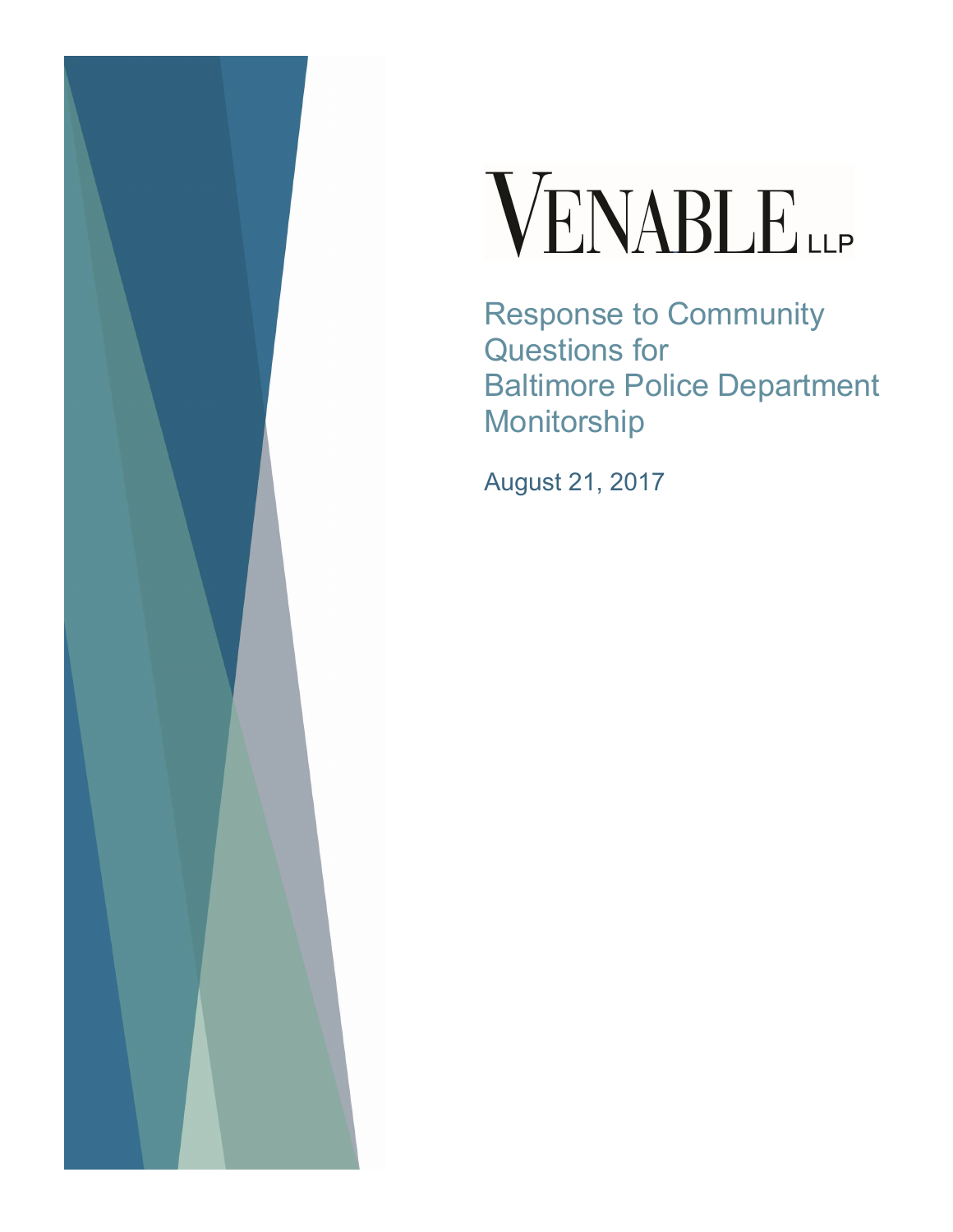The team assembled by Venable LLP is pleased to respond to written questions that Baltimore community organizations and members have posed to finalists for the position of monitor for the Baltimore Police Department under the Consent Decree entered by the U.S. District Court for the District of Maryland on April 7, 2017.

We answered a number of these questions at the public forums held at Baltimore City Community College and Morgan State University on August 15 and 16, 2017. The responses below are intended to supplement the answers already provided at the public forums.

Many of the questions posed are similar to one another and implicate the same subjects. To avoid providing the same answers over and over again, we have grouped the questions and our responses according to subject.

Certain questions venture beyond the scope of the monitor's authority under the Consent Decree. Because the monitor's authority is limited to ensuring the BPD's compliance with the requirements of the Consent Decree and providing technical assistance to the BPD to facilitate lasting, sustainable reform, it is inappropriate for us to answer these questions.

# **Community Engagement**

A number of community organizations and individuals have asked questions about our plans for community engagement—for instance, how we intend to conduct outreach to communities throughout the City, including sometimes hard-to-reach communities, to obtain input in the monitoring process; how we intend to be transparent regarding our outreach efforts; and how we plan to conduct the required community surveys. The organizations and individuals that have asked questions concerning community engagement include:

- Baltimore Action Legal Team (Questions  $#1, #2,$  and  $#3$  to "All")
- Campaign for Justice, Safety and Jobs (Question #1)
- Disability Rights Maryland (Questions  $#8$  and  $#9$ )
- NAACP LDF (Question  $#6$ )
- Immigration Outreach Service Center
- David Cramer

*Methods of engagement.* As we emphasized at the public forums at BCCC and Morgan State, community engagement is key to the monitoring team's ability to gauge the BPD's compliance with the Consent Decree and, ultimately, to the BPD's efforts to achieve the lasting reforms the community seeks. For that reason, our team plans to have extensive contact with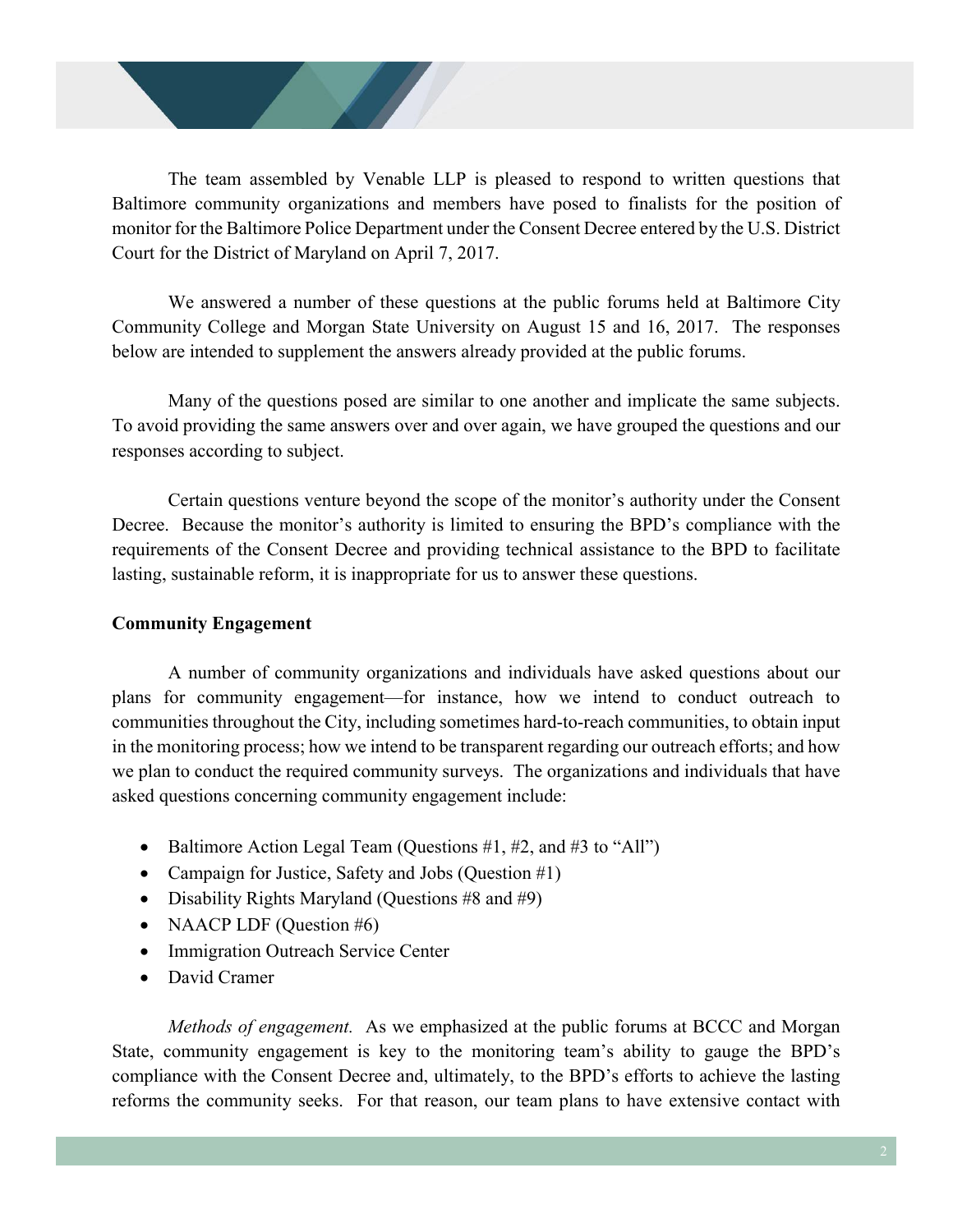members from all of Baltimore's diverse communities. The Consent Decree requires the monitor to hold a meeting each quarter in a different neighborhood. We will, of course, comply with that requirement and will advertise and conduct outreach to ensure robust attendance. But much more is required. We also intend to establish working relationships with a variety of community groups, including but not limited to neighborhood associations, faith communities, civil, human, immigrants' and LGBTQ rights organizations, and other activist groups—precisely the types of organizations that submitted questions and appeared at the public forums. We will seek out invitations to the meetings of these groups in order to obtain their input. In addition, we will establish ties with community leaders from across the City and meet informally with them. We will also meet with other individual stakeholders, including victims of alleged civil rights abuses. Meeting with community organizations, leaders, and individual residents will be a routine part of the work of our team. Indeed, community engagement makes up an important part of our budget e.g., 550 hours total (over three full work months) during the first year of the Consent Decree. While the monitoring team's ability to publicly comment on the BPD's compliance efforts is limited by the terms of the Consent Decree, the ability to seek information and input from the public is not.

On top of conducting vigorous outreach, we will be accessible to community members through a telephone hot line we plan to establish. In addition, we will establish a website that will report on the team's work and the BPD's progress and permit public comment via email. Finally, we will establish regular office hours to permit members of the community to provide us their input. In short, while we recognize that community engagement in police reform requires, above all, outreach *to* the community, we also will have resources available for community members who wish to come to us.

*Team members committed to engagement.* Our community engagement efforts will be led by individuals who have long ties with and are readily accessible to Baltimore. The proposed monitor, Ken Thompson, has lived in Baltimore all of his life and maintains an office downtown. He will always be available to meet with and hear from community members and organizations. Seth Rosenthal works in the District of Columbia, will spend significant time in Baltimore working on implementation of the Consent Decree (he already spends time in Venable's Baltimore office), and also will be readily available to meet with community members and organizations.

Perhaps most importantly, as explained in our original application (see pages 18, 36, 38- 39), the team will include a community liaison or liaisons (if it is determined that more than one is beneficial) whose sole responsibility will be to engage Baltimore's communities in the Consent Decree process. To select a liaison or liaisons, we will seek the input of the parties and community members to identify a credible, unbiased individual or individuals with the ability to command the respect of all of the Consent Decree's stakeholders. Because it is imperative that the liaison(s)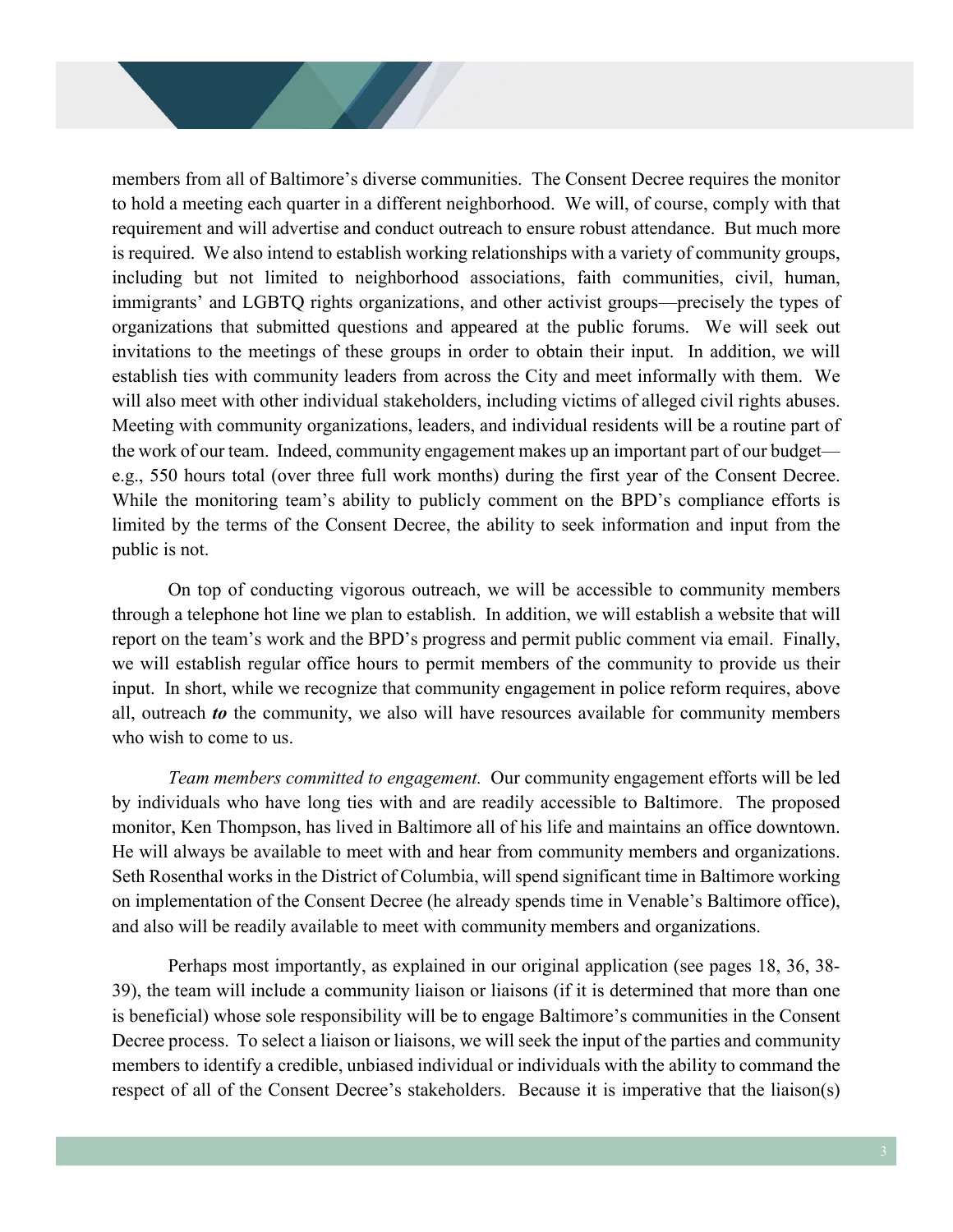possess the ability to command universal respect, we have not yet chosen one. Yet we have identified and approached individuals we believe to be viable candidates. If selected, obtaining buy-in for and naming a liaison(s) will be our first order of business. Ensuring that the BPD's changes in policy, training, supervision, and accountability systems are achieving positive, agencywide changes in officer conduct and ameliorating police-community relations is the overarching goal of the Consent Decree. The monitoring team cannot gauge whether those changes are occurring without obtaining input from the City's diverse communities, and the monitoring team cannot effectively obtain such input without actively engaging the liaison(s) in our efforts.

Several organizations have asked how we can ensure that we earn the community's trust, given that our team includes law enforcement professionals and that certain communities mistrust law enforcement. The answer is that our team was specifically constructed to address the reality of this mistrust.

For one thing, our law enforcement professionals are proven civil rights *reformers*, not simply police managers—a point we have made clear in our application, in the public forums, and in the "Experience in Constitutional Policing Reforms" section below. Additionally, our team is not composed solely of law enforcement professionals. There are a greater number of non-law enforcement personnel on our team, including: the community liaison(s) who will have the community's trust; a proposed monitor, Ken Thompson, who knows Baltimore and has represented hundreds of criminal defendants arrested by the BPD; a proposed deputy monitor, Seth Rosenthal, who, as a criminal defense and civil rights lawyer (including as a federal prosecutor in the Department of Justice's Civil Rights Division), has years of experience working with the victims of police misconduct; three licensed psychologists who specialize in police reform—Dr. Ellen Scrivner, who has spent much of her career promoting community policing and working to build community-police trust; Dr. John Lamberth, one of the country's leading experts in bias-free policing; and Dr. Randy Dupont, the nation's leading expert on crisis intervention and deescalation techniques for law enforcement officers; and attorney Steve Parker, who prosecuted federal civil rights cases involving law enforcement officers for over 30 years, investigated unconstitutional practices by the New Orleans and Ferguson (Missouri) Police Departments, and served as the Department of Justice's community liaison for New Orleans Police Department consent decree, earning the trust of numerous community groups, including the local LGBTQ community, who upon his retirement in 2014, threw him a going-away party attended by a number of representatives of hard-to-reach communities in New Orleans.

Importantly, however, our law enforcement professionals have extensive experience in community engagement themselves. Indeed, their records as reformers go hand-in-hand with their success in community engagement. They have conducted outreach to, and established working relationships with, community organizations and leaders, including organizations and leaders from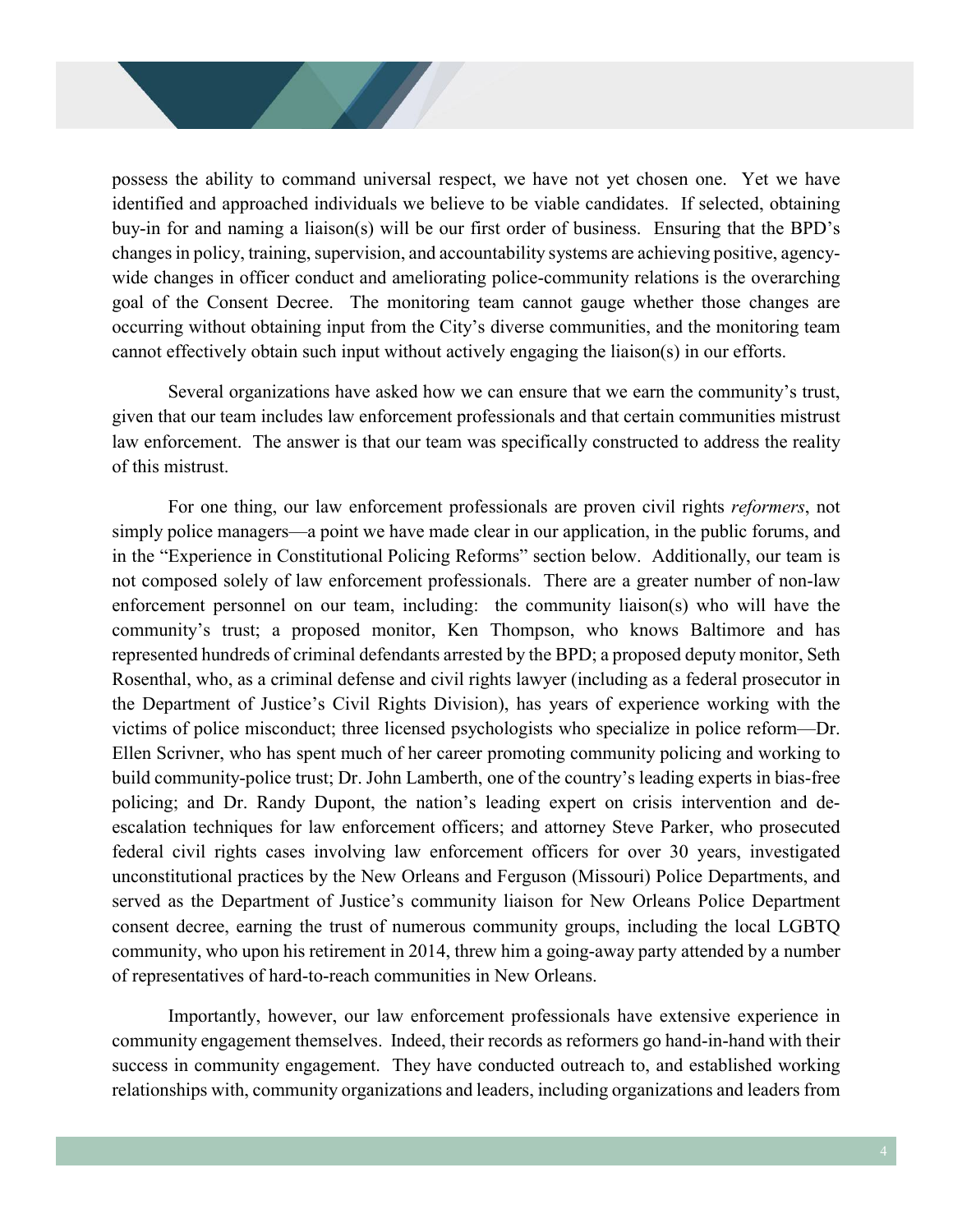marginalized communities, both in their work on other consent decrees and in their work with other law enforcement organizations. Our law enforcement experts will draw on that experience to help develop relationships with and obtain input from Baltimore's diverse communities. This experience includes the following:

- Before becoming Sheriff of Washtenaw County, Jerry Clayton not only ran a successful community policing operation as Commander, but created a program that allowed criminal offenders to work with employers in the community under law enforcement supervision. As Sheriff, he has established a comprehensive community engagement program that includes extensive outreach to the youth in his county. Sheriff Clayton also designed and conducts Lamberth Consulting's community policing training program, and has run focus groups designed to identify opportunities to enhance law enforcement and community relations.
- Sherry Woods has assisted Sheriff Clayton in the implementation of Washtenaw County's comprehensive community engagement program, as well as the county's program allowing offenders to work with community employers. She also served as Deputy Chief of the Community Services Division of the Ann Arbor Police Department, where she was responsible for the direction, control, and planning of community programs and services.
- Mary Ann Viverette successfully developed and adopted a city-wide community policing philosophy in Gaithersburg, Maryland, where 49% of the citizens speak languages other than English. Thanks to her efforts, the Gaithersburg Police Department received the Livability Award from the U.S. Conference of Mayors in 1995 for its community policing programs.
- Robert Stewart embraced and became a national leader on community policing during his 22 years of service with the Metropolitan Police Department in the District of Columbia, and in his subsequent positions in Louisville, Kentucky, Ormond Beach, Florida and as Executive Director of National Association of Black Law Enforcement Officers. He served as NOBLE's representative to the Community Policing Consortium and teaches community policing as a police practices expert.

A couple of submissions have asked why our team has preliminarily chosen not to include a formal community advisory board to inform the outreach efforts of our community liaison and other team members. The answer is that we are concerned that establishing a formal advisory board could create the perception that there is a hierarchy of community voices—that some voices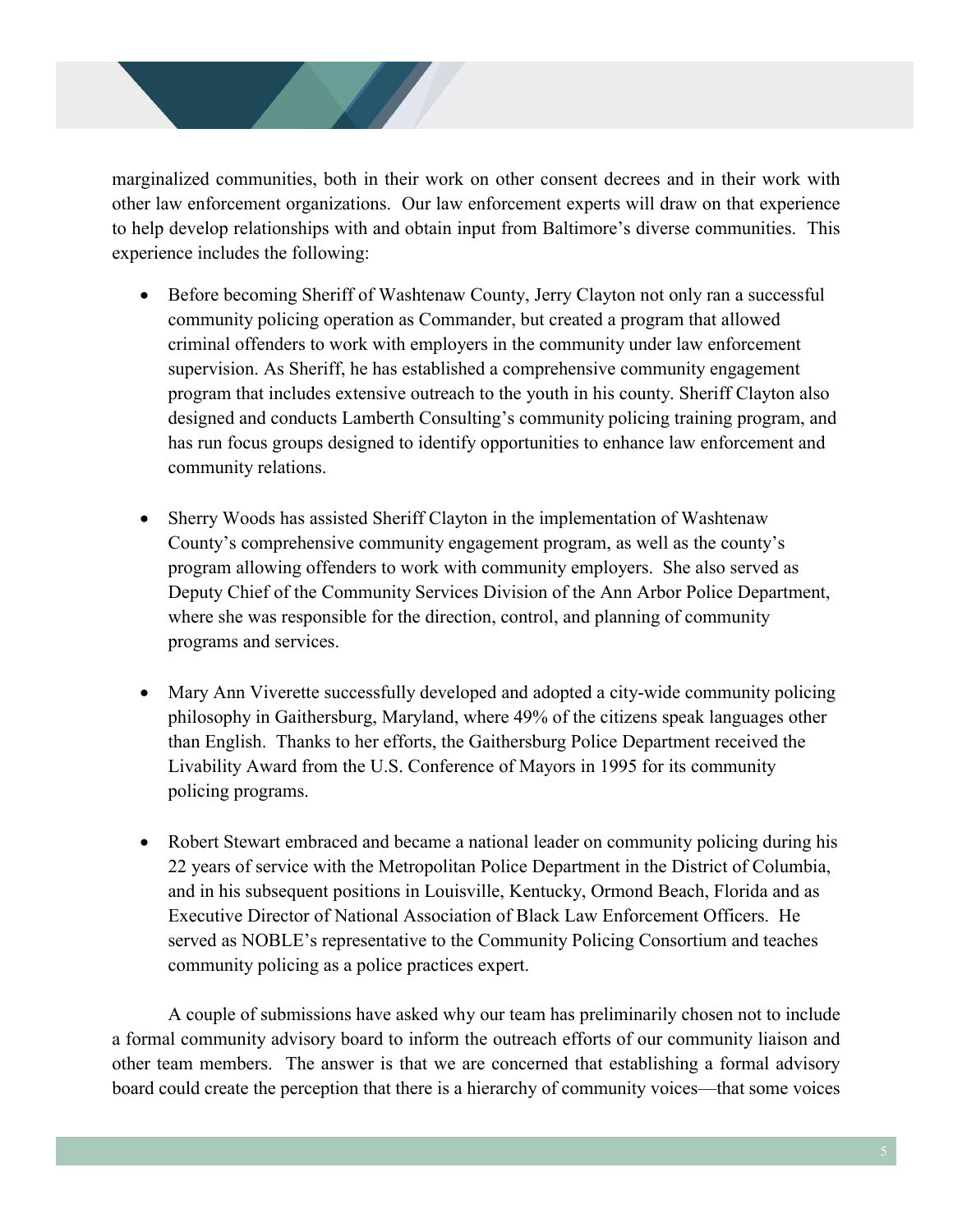are more valued than others. We believe that perception, if it develops, could prove detrimental to obtaining the input the monitoring team needs and, ultimately, detrimental to ensuring successful, sustainable implementation of the Consent Decree's reforms. We prefer to establish a more informal—but equally robust—advisory process, one that is entirely inclusive and is less apt to be viewed as exclusive or hierarchical. While we are not dead set against adopting a formal advisory board model and are open to hearing more about its claimed benefits, we preliminary take the position that a more definitively inclusive community engagement plan, led by the monitor and the community liaison(s), is better-suited to obtaining the vast array of viewpoints held by City residents.

*Impact of engagement on monitor's findings.* Team members will memorialize all community contacts, including meetings, telephone calls, emails, and comments posted to our website. The process we will utilize for documenting community contacts will be no different than the process we will utilize for documenting the team's other work: we will develop and utilize electronic forms that allow for contemporaneous recording of all activities and observations. We will review information from these forms to arrive at our findings regarding compliance and to draft our reports. Our reports will identify the meetings we have, and the input we receive, from community members. As with everything else, transparency is paramount. Because reestablishing the community's trust of the BPD is a primary goal of the Consent Decree, the findings set forth in our reports will necessarily take into account the feedback we receive from the community.

*Use of community resources.* The formal community surveys required to be conducted annually will provide another means of gauging the community's views about the BPD's performance. Notably, we plan to use community resources to help conduct our surveys. Team member Geoffrey Alpert was the lead expert in planning and executing the community survey for the New Orleans Police Department (NOPD) consent decree, and Dr. John Lamberth, another team member, has extensive experience crafting and conducting surveys as well. We believe the methods used successfully for the NOPD community survey should be used in Baltimore, adjusted for any issues unique to the City. And for the NOPD community survey, numerous community resources were used to gather and analyze information. In particular, the NOPD monitoring team contracted with local organizations to conduct in-person interviews, telephonic interviews, and online surveys, and contracted with local universities to organize and evaluate the resulting data. With the concurrence of the parties and the Court, we would hope to follow the same course of action, and the cost estimates we submitted in response to the Request for Applications budget for it.

In addition to utilizing community-based resources for our surveys, we intend to use local residents, including graduate students, to assist Dr. Lamberth and Dr. Alpert, who will be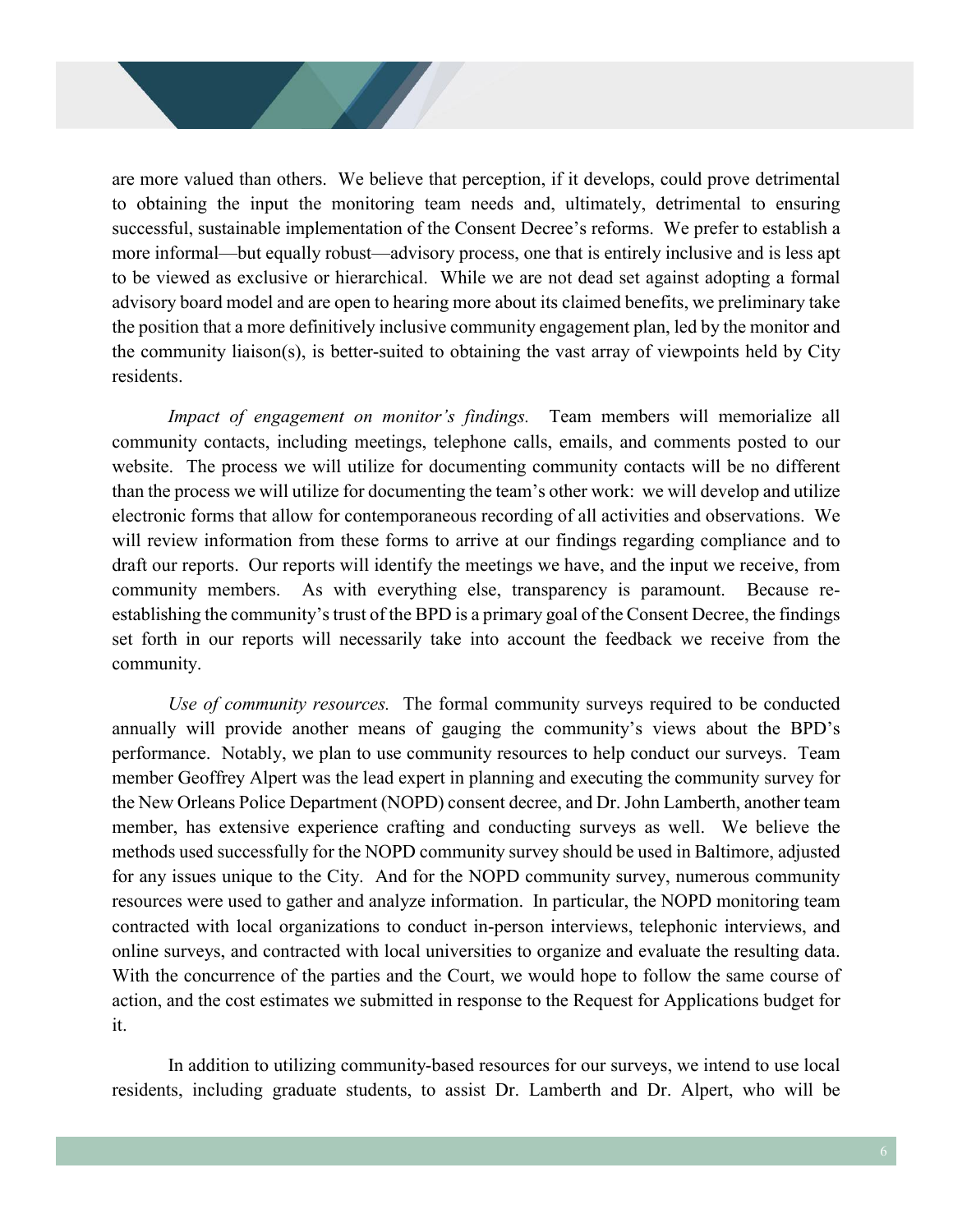compiling and analyzing statistical data on stops, searches, arrests, and uses of force to measure compliance with Consent Decree requirements. We will also seek to utilize local resources to design and maintain the monitoring team's website.

# **Potential Conflicts of Interest**

The Baltimore Action Legal Team ("Question for Venable"), NAACP LDF (Question #7), and Marilyn Howard have asked about the Venable team's potential conflicts of interest, given that Venable has represented the City and the State of Maryland and that a number of its members have worked for the Department of Justice as either an employee or consultant.

The simple answer is that Venable's work for the City and the State, and team members' past work for the Department of Justice, will have absolutely no impact on our team's ability to oversee the BPD in its efforts to comply with the Consent Decree. This is a different matter than those other matters, and in this matter, if we are selected, our undivided loyalty will be to the Court who appoints us (not any of the parties) and to the effective and sustainable implementation of the Consent Decree's required reforms. If we are selected, we will vigilantly maintain our independence by routinely scrutinizing the work relationships of our team members outside of the monitorship.

It also bears repeating what we explain in our application (*see* pages 36, 47-48): Venable has been, and is, *adverse* to the City and the State of Maryland in a number of matters—including matters where, on behalf of its clients, Venable has sought to *change* the status quo in the City and the State, much like the Consent Decree seeks to change the status quo at the BPD. In recent years, working with organizations like the Maryland State Conference of NAACP Branches, the ACLU of Maryland, Maryland Legal Aid, and Disability Rights Maryland, Venable has:

- Monitored and enforced the Maryland State Police's settlement agreement with the Maryland NAACP in its suit alleging systemic racial profiling by state troopers
- Won a precedent-setting case for the Maryland NAACP that requires the Maryland State Police to disclose records showing whether it meaningfully investigates complaints of racial profiling (proposed deputy monitor Seth Rosenthal was lead attorney)
- Sued and obtained a favorable settlement against two Maryland state troopers for racial profiling (Seth Rosenthal was lead attorney)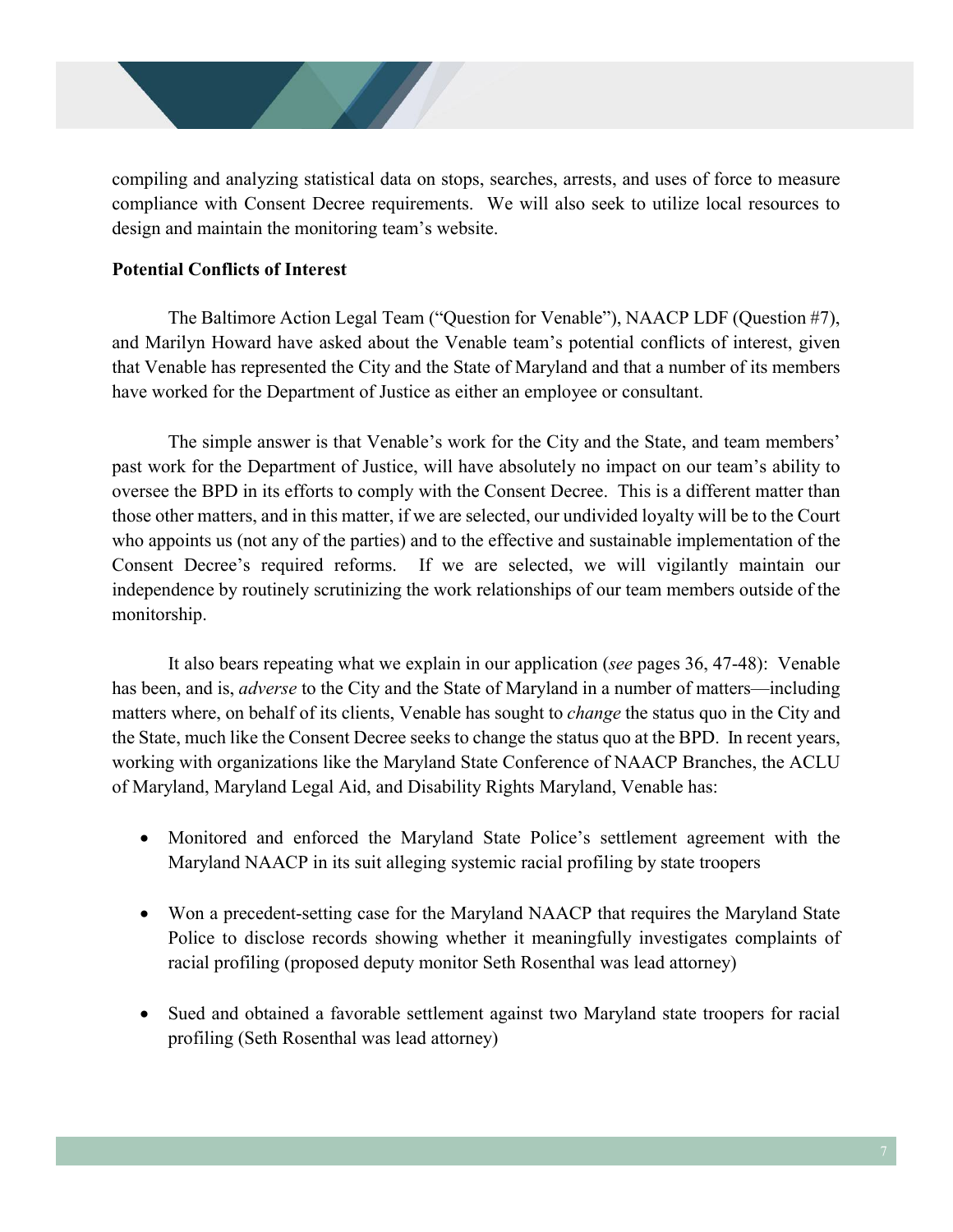- Won a landmark case against the Maryland Department of Health and Mental Hygiene that permits juvenile courts to require the State to provide ongoing, life-sustaining care to disabled foster children after they turn 21
- Sued and obtained a favorable settlement against the Maryland Department of Health and Mental Hygiene to develop policies to prevent the sexual abuse of DHMH facility residents
- Sued the Maryland Department of Health and Mental Hygiene on behalf of a class of prisoners with mental illness who have been declared incompetent to stand trial but whom DHMH has refused to timely transfer to its facilities from local jails
- Won a landmark case requiring the State of Maryland to furnish appointed counsel at preliminary bail hearings to individuals accused of crimes
- Led a led a three-decade effort to reform the foster care system in Baltimore City through a negotiated consent decree with the City's Department of Social Services and the State's Department of Human Resources

Led by Venable, our team is more than capable of faithfully carrying out the monitor's duty to ensure that the City and the BPD live up to their commitments under the Consent Decree.

## **Team Composition**

Several individuals, including Keesha Ha, Yvette Muhammad, and David Cramer, have asked how we went about selecting the members of our team and whether we are open to adding new members.

As explained in our application and at the public forums, we consciously constructed our team to address the unique requirements that the Consent Decree imposes on the BPD. This is a civil rights Consent Decree. We therefore selected team members based on their experience in and passion for—reforming police agencies so that officers engage in constitutional policing. All of our team members firmly believe that adherence to the Constitution and respect for civil rights are essential to effective law enforcement, and their careers demonstrate their passionate commitment to that belief.

We also recognize that this Consent Decree affects a unique place—Baltimore. We therefore selected a proposed monitor, Ken Thompson, who has spent his entire life in the City, from birth through high school, to law school, and then to 40 years in the practice of law. We also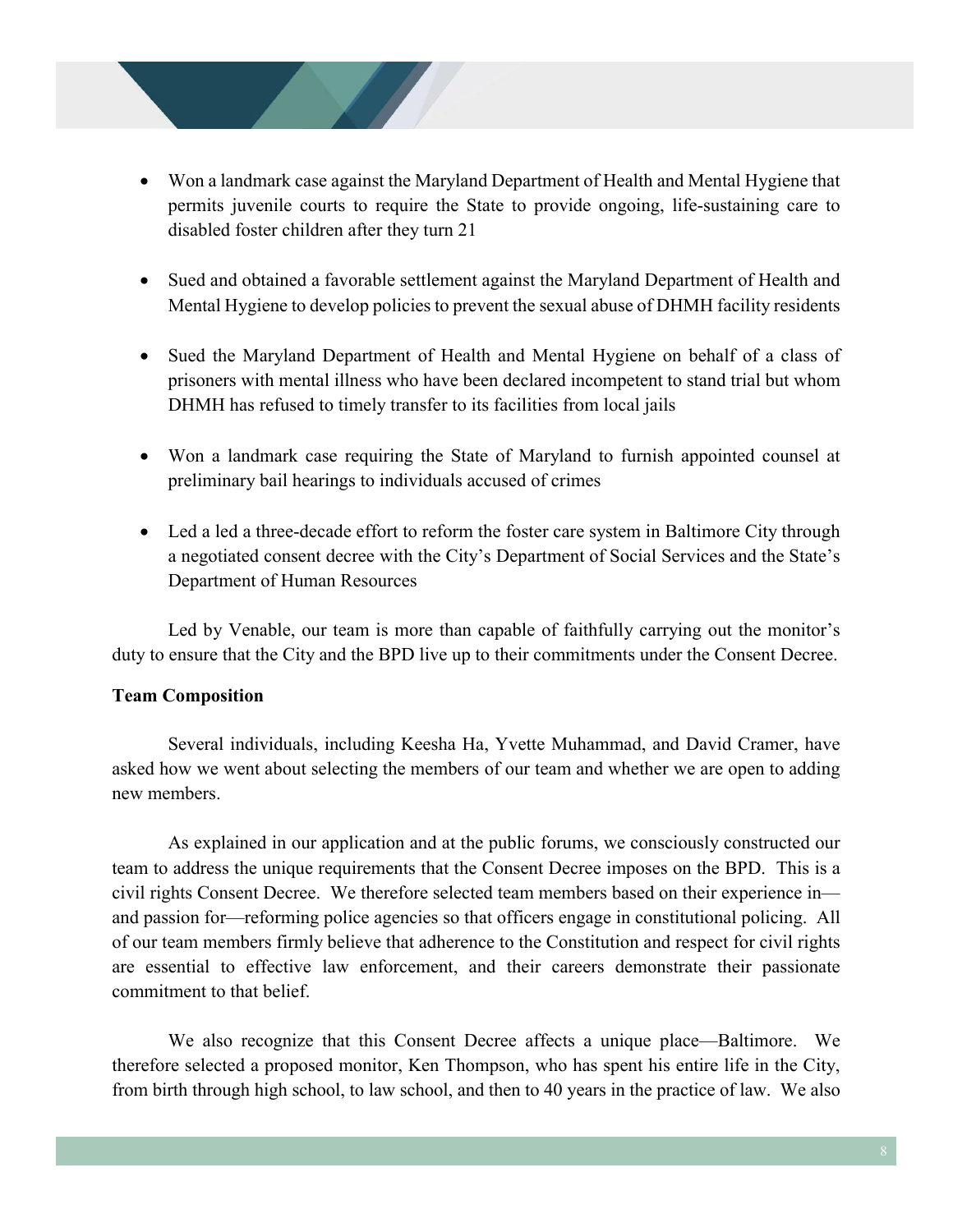will be selecting a community liaison(s) from the City and conducting vigorous outreach to the City's diverse communities, as explained above. Because this is a civil rights consent decree, it cannot and will not succeed without meaningful input from community members—the very people whose civil rights it is intended to protect.

In short, to achieve the goals of the Consent Decree, we have built a team that is a combination of home-grown leadership and national expertise in constitutional policing.

If selected as monitor, we would, of course, be open to adding members who would help to achieve the Consent Decree's overarching goals: constitutional policing and restoration of the trust between the BPD and the citizenry that should come with it.

# **Impartial Policing**

The Campaign for Justice, Safety and Jobs (Question #3), NAACP LDF (Question #1), and Betty Robinson have asked questioned about our team's experience addressing biased policing practices, such as those that are at the core of the Department of Justice's findings.

As explained in our application and in the public forums at BCCC and Morgan State, a number of our team members have substantial experience in impartial policing:

 As an academic, consultant, and expert witness, Dr. John Lamberth has performed pioneering, internationally-recognized work using rigorous, data-driven statistical methods to gauge whether police departments are systematically engaging in racial profiling. He has had upwards of 40 such engagements over the past 20 years, including with the Department of Justice's Civil Rights Division, the New Jersey Public Defender's Office, private attorneys, the U.S. Army, the National Law Enforcement Assistance Association, the State of Kansas, the San Antonio Police Department, the Montgomery County, the Metropolitan Police Department in the District of Columbia, the Ann Arbor Police Department, the Kalamazoo Department of Safety. Dr. Lamberth also has analyzed law enforcement data in other countries, and has made presentations on best practices for collecting, analyzing, and reporting traffic stop data at the National Traffic Stop and Racial Profiling Summit for Law Enforcement. Recently, Dr. Lamberth served as the data and analysis expert for two United Nations meetings, the first convened by the Special Rapporteur on contemporary forms of racism, racial discrimination, xenophobia, and related intolerance for the United Nations Office of the High Commissioner for Human Rights, and the second at the Eighth Session of the Human Rights Council of the United Nations Forum on Minority Issues. On the heels of Dr. Lamberth's work, a number of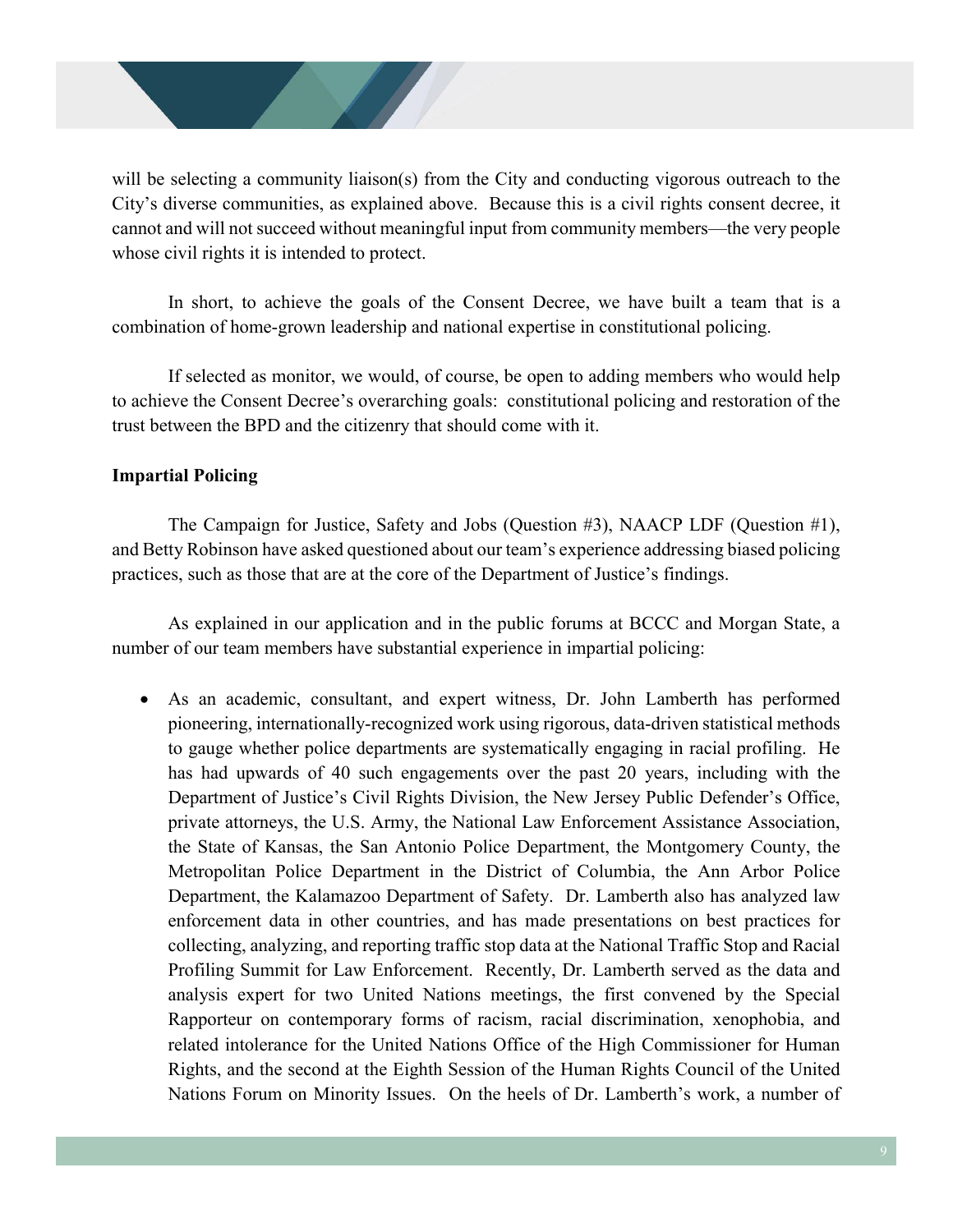police agencies (e.g., the New Jersey State Police and the Kalamazoo Police Department) have implemented new policies, adopted new training regimes, and strengthened accountability systems and, as a result, have made marked improvement in eradicating race- and national origin-based policing practices.

- Mary Ann Viverette has worked on the monitoring team for the New Orleans Police Department consent decree as a subject matter expert in both bias-free policing and policing free of gender bias since 2013. The NOPD has made significant improvements over the past two years. Chief Viverette is a specialist in monitoring sexual assault investigations to determine the presence of gender bias, served as an investigator on gender bias in DOJ's investigation of the Lorain, Ohio Police Department, and has conducted dozens of training sessions on the recruitment of women and minorities. As a long-term member of the Civil Rights Committee member of the International Association of Chiefs of Police, Chief Viverette also reviewed civil rights law enforcement policies from agencies throughout the country, initiated legislative recommendations and resolutions of civil rights issues, and reviewed and awarded police departments nationwide for civil rights programs reflective of best practices.
- Jerry Clayton is a nationally known expert in bias-free policing. Formerly chair of the Michigan Commission on Law Enforcement Standards and currently a police practices expert on bias-free policing (among other things) for the national office of the American Civil Liberties Union, he co-developed and teaches courses on bias-free policing to officers, supervisors, executives, and field trainers all over the country.
- Robert Stewart has evaluated bias-free policing policies and taught bias-free policing for a number of agencies. He has taught and assisted in the development of Lorie Fridell's "Fair and Impartial Policing" course. Currently, he works on the Newark Police Department consent decree monitoring team in the area of bias-free policing. He also has served as an expert witness on bias-free policing in litigation against the Maricopa County, Arizona Sheriff's Department.
- Seth Rosenthal has litigated cases involving unconstitutional police practices, including racial profiling by the Maryland State Police. After a recent racial profiling case against two Maryland state troopers, which resulted in a favorable settlement, the State Police revamped and bolstered its impartial policing policies. In addition, Mr. Rosenthal served on an unbiased policing task force established by the former Secretary of the Maryland State Police. A long-time civil rights lawyer, including in DOJ's Civil Rights Division, Seth also has prosecuted criminal cases involving police misconduct and racially-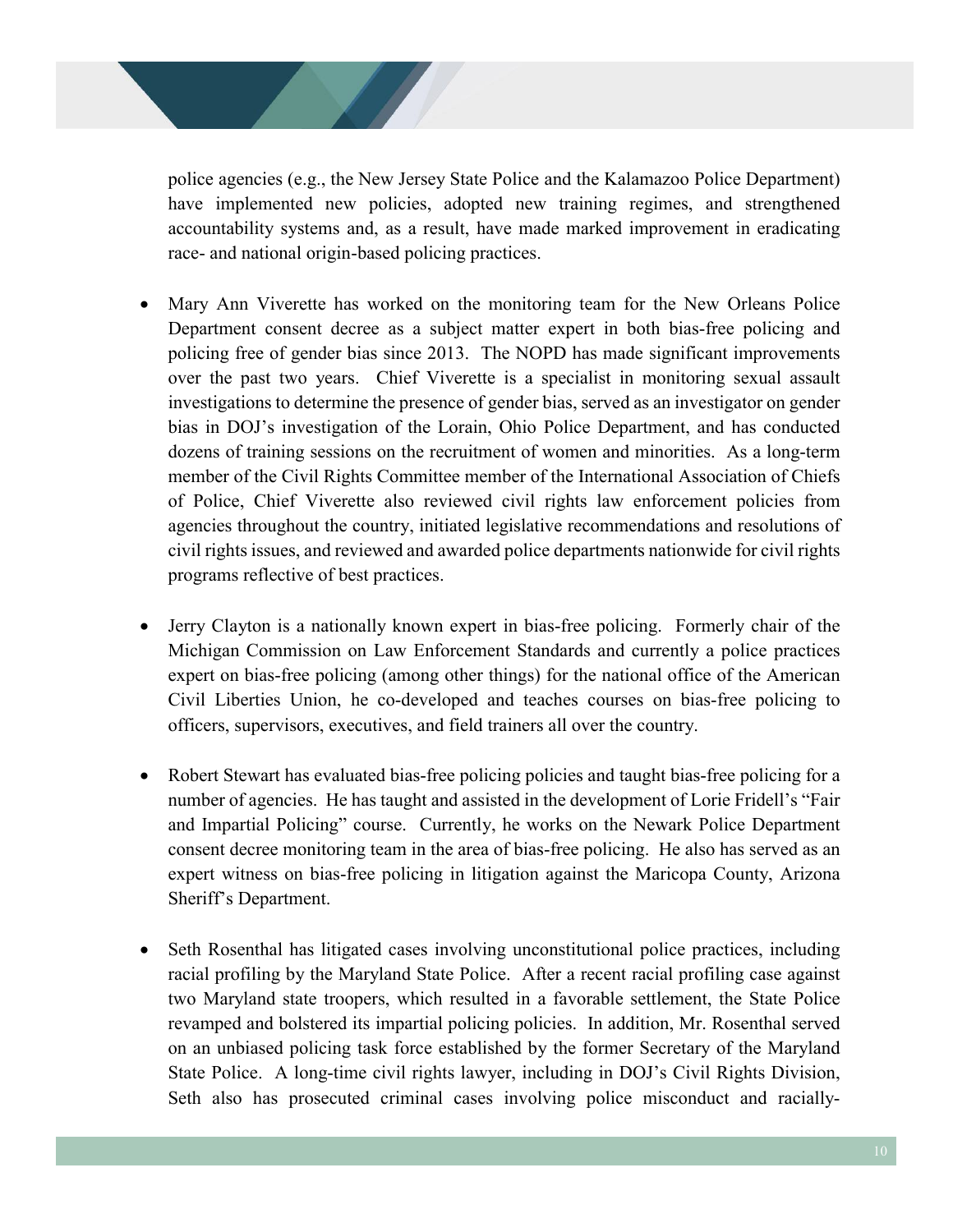motivated violence and litigated civil cases involving discrimination in housing, lending, and public accommodations.

 Steve Parker's duties at the Department of Justice included overseeing the New Orleans Police Department's compliance with the bias-free policing requirements of the NOPD consent decree.

#### **Experience in Constitutional Policing Reform**

The NAACP Legal Defense Fund has asked about our team's experience identifying and addressing unconstitutional policing practices and about any success our team members have had in ameliorating agency deficiencies in constitutional policing (NAACP LDF Question #2). Our application goes into considerable detail about our team's experience successfully reforming law enforcement agencies. (See the Personnel and Qualifications sections of our application, at pages 21-41.) Indeed, as we explained at the public forums at BCCC and Morgan State, having experience as a police *reformer*—not simply as a police manager or consultant—was a prerequisite for team membership. This is a civil rights consent decree, not simply a police management consent decree, so police management experience was not enough.

All of our team members have devoted substantial portions of our careers to constitutional policing—that is, to establishing policies and practices that scrupulously protect the civil rights of the populations that police are sworn to serve. We have been: (1) experts for the U.S. Department of Justice in pattern and practice investigations in, among other places, Chicago, Detroit, New Orleans, Ferguson (Missouri), Maricopa County (Arizona), Seattle, Washington, Cleveland, Albuquerque, Meridian (Mississippi), and Los Angeles County; (2) consultants to dozens of law enforcement agencies seeking voluntarily to implement reforms; (3) members of other consent decree monitoring teams, including in Newark, Cleveland, Seattle, New Orleans, Detroit, the U.S. Virgin Islands, and Hobbs, New Mexico; and (4) reformers within our own departments, including departments under consent decrees in Pittsburgh (as Pittsburgh Police Chief in the 1990s, Bob McNeilly brought the Department into substantial compliance within two and a half years under a five-year consent decree) and Seattle (Captain Mike Teeter has successfully implemented a robust accountability system for internal use of force investigations). From our collective experience, we know that adherence to constitutional standards is the best way to ensure effective law enforcement, and we have achieved considerable success in reforming law enforcement agencies that have veered from the Constitution's commands.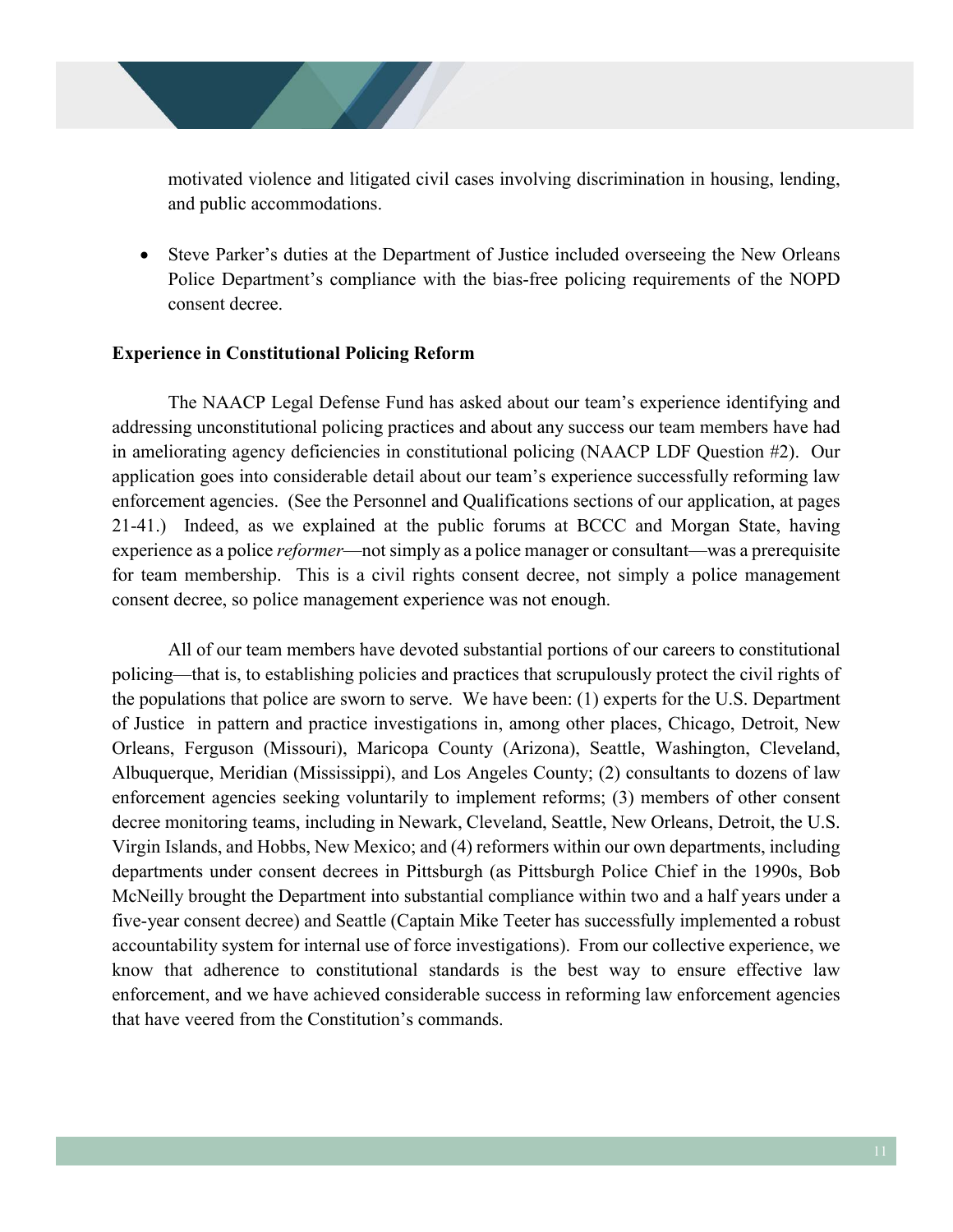#### **Accountability**

Several individuals, including Hilary Hellerbach, Karis Haslam, Keesha Ha, have asked about our commitment to ensuring improvements in the systems that are intended to ensure officer accountability—internal investigations, discipline, and civilian oversight.

Adopting a vigorous and transparent disciplinary system is absolutely indispensable to bringing about a change in culture within the BPD. For reform to occur, and for constitutional policing practices to take hold, officers must know that all complaints will be taken seriously, investigated thoroughly, and result in certain discipline if misconduct is found to have occurred. Moreover, officers must understand that the disciplinary system must be transparent—the public has the right to know the outcome of misconduct complaints.

The Consent Decree has stringent provisions requiring the BPD to fully and fairly investigate officer misconduct, discipline officers, and allow for informed citizen oversight. The Consent Decree will thus require the monitoring team to make sure that (1) the BPD implements rigorous policies and procedures for comprehensively documenting and thoroughly investigating complaints of officer misconduct and adequately punishing officers who break the rules and (2) the BPD actually adheres to those policies and procedures in practice. Because we recognize the vital importance of a robust accountability system to ensuring constitutional policing and restoring trust between the BPD and Baltimore residents, we are committed to overseeing the effective adoption of such a system.

Additionally, because transparency within the BPD's accountability system is critical to its effectiveness, the Consent Decree requires that the BPD contact all complainants and notify them of its investigative findings and disciplinary outcomes, and further requires the BPD to adopt public accountability measures, such as opening review board hearings to the public. We are also fully committed to overseeing—and firmly believe in the importance of—the adoption of such accountability measures.

Finally, the Consent Decree requires the BPD to coordinate more closely and more effectively with the Civilian Review Board (CRB), which should ideally provide another means of ensuring accountability within the BPD. Our team is committed to consulting regularly with the CRB to address any of its concerns, particularly whether the BPD is providing it with complete, detailed information. Furthermore, as there are several models of civilian oversight, we are committed to consulting with the BPD and the CRB about the best model for Baltimore.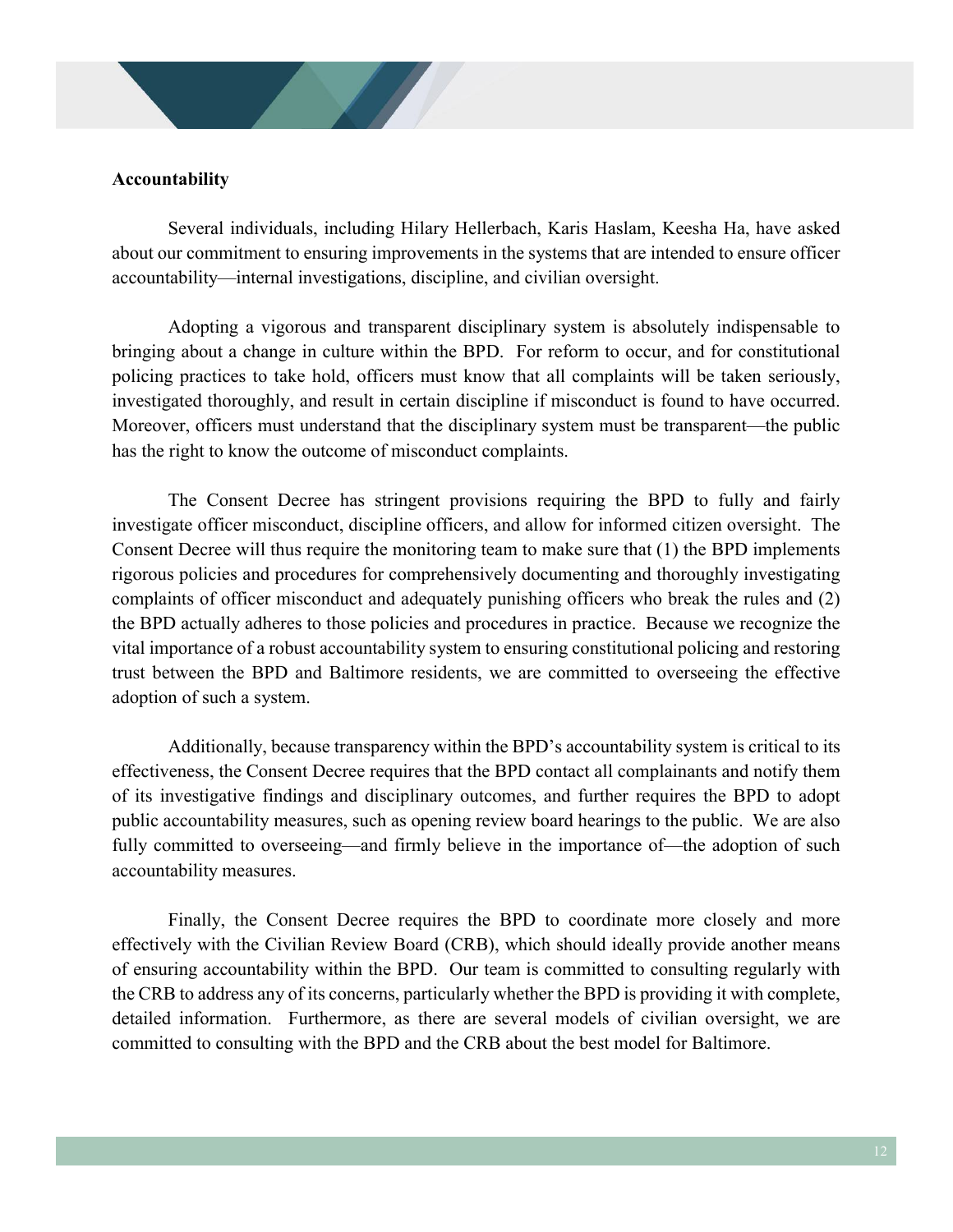In sum, without the adoption of an effective, transparent accountability system within the BPD, the Consent Decree will not succeed. To ensure the adoption of such a system, we will review and evaluate policies, review and evaluate training protocols for investigators, provide technical assistance as needed, and conduct exhaustive reviews of civilian complaints to check for appropriate documentation, appropriate investigation, appropriate discipline, and appropriate follow through with the CRB.

#### **First Amendment**

Kim Truehart (directly) and the NAACP Legal Defense Fund (indirectly in Question #2) have asked whether our team, if selected, would be willing to address First Amendment violations by the BPD. The answer is yes. The Consent Decree contains provisions requiring the BPD to implement reforms that respect citizens' First Amendment rights to speak, assemble, and monitor police activity. If we are selected, and if the BPD does not make the required improvements in honoring First Amendment rights, we will report to the Court and to the public that the BPD is out compliance with the relevant Consent Decree provisions and will make recommendations about what the BPD must do to make improvements and achieve compliance.

Our team has experience in First Amendment issues. Proposed deputy monitor Seth Rosenthal has litigated both civil and criminal matters involving First Amendment protections. Steve Parker has taught both police officers and attorneys about First Amendment issues in policing and, as part of his review of the Ferguson Police Department for the Department of Justice, investigated and found a pattern of retaliation for the exercise of First Amendment rights.

#### **Policing and Individuals with Behavioral Health Disabilities**

Disability Rights Maryland has asked a series of questions about out team's experience addressing issues involving law enforcement agency interactions with individuals with behavioral health disabilities and improving law enforcement agency/mental health system interactions.

Our team has significant experience creating and implementing diversion policies that reduce the interaction between vulnerable individuals and the police. Our team includes two clinical psychologists, including Dr. Randy Dupont, a leading expert in diversion strategies and crisis intervention and de-escalation in policing. Dr. Dupont has worked with dozens of agencies and trained thousands of officers in crisis intervention and de-escalation. Dr. Dupont has been honored by the National Alliance on Mental Illness and the John Jay College of Criminal Justice Law Enforcement News as their National Person of the Year for changing the way law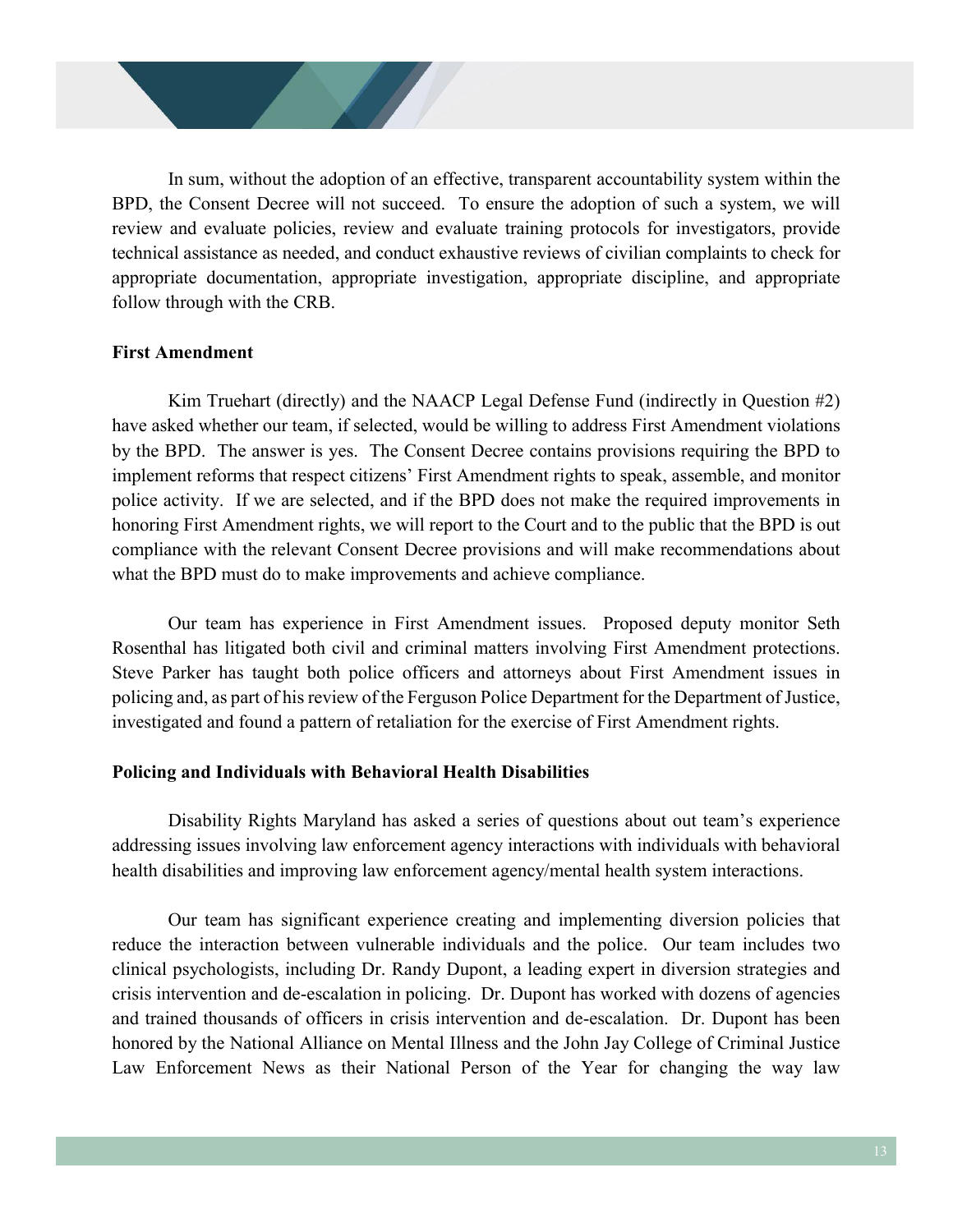enforcement interacts with vulnerable populations. The crisis intervention model Dr. Dupont helped develop is now used in over 3000 cities in the United States.

Under Dr. Dupont's leadership, our strategy for ensuring that the BPD implements reforms that emphasize diversion includes:

- Meaningful community participation throughout the diversion process
- A strong relationship with healthcare and social services providers in Baltimore
- Specialized knowledge about vulnerable individuals
- An emphasis on safety for all involved

## **Baltimore Schools Police Force**

NAACP LDF has asked whether, as auxiliary police officers, Baltimore Schools police officers should be held to the same training, disciplinary, and data collection standards as BPD officers (NAACP LDF Question #3). While it is inappropriate for us, as either the monitor or a monitor candidate, to express an opinion about the requirements for Baltimore Schools officers, we know that Section III (D) of the Department of Justice's findings noted specific deficiencies in how BPD coordinates with the Baltimore Schools police and that those deficiencies lead to constitutional violations, erode community trust, and inhibit effective policing. We also know that, as a result, Section XV of the Consent Decree imposes specific requirements on the BPD to resolve these deficiencies and correspondingly requires that the BPD seek to renegotiate its memorandum of understanding with the Schools police force to ensure constitutional policing. If selected, we will monitor whether the BPD fulfills its obligation to ensure that changes are made and that Baltimore schools officers, like BPD officers, are guided by policies, receive training and supervision, and face accountability that ensure constitutional policing.

## **Time Commitment**

The NAACP LDF has asked whether our team will commit sufficient time to the monitorship, and specifically whether any of our team members will work full-time on it (NAACP LDF Question #4). As we explained in our application (see pages 28-29), our team members, like members from all of the finalist teams, are busy professionals. Each of us has existing work obligations, some more extensive than others. Nonetheless, we have the collective capacity to perform the work required under the Consent Decree and are fully committed to prioritizing that work. Indeed, because we have existing obligations, we will be required to budget our time carefully and carry out our responsibilities efficiently. Moreover, many of our team members have worked together before and some work together now. Familiarity also generates efficiency.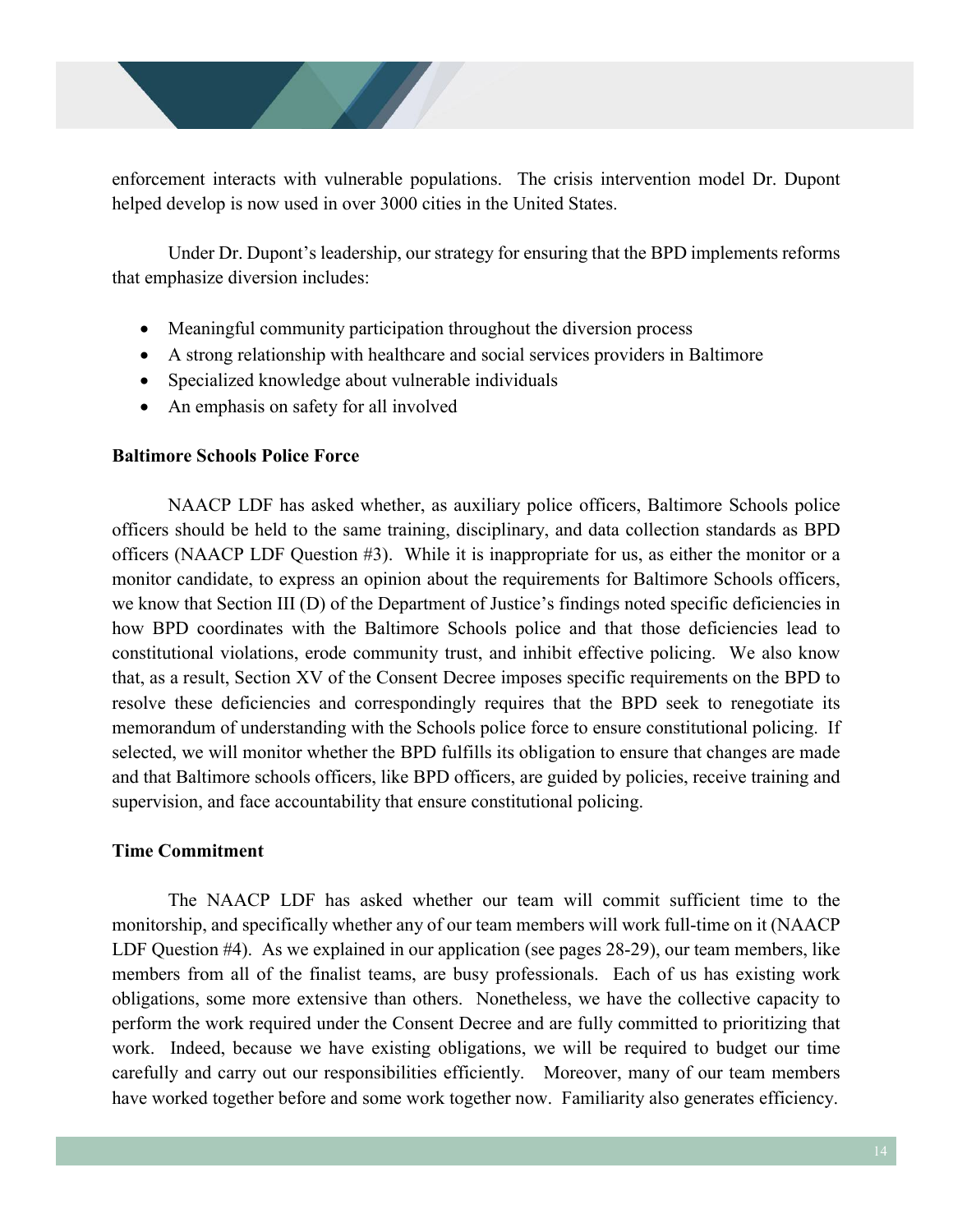

Ken Thompson, Seth Rosenthal, and Steve Parker have active law practices. None of our existing obligations will keep us from prioritizing and performing the work of the monitor, nor would we take on future obligations that would compromise our commitment to the monitorship.

Our team's law enforcement professionals also have existing obligations, but can and will make the time needed for the work the Consent Decree requires.

- Theron Bowman is Deputy City Manager of Arlington, Texas, but has submitted his retirement notice and will be retired from public service by the time monitorship obligations begin. While he works part-time on the New Orleans Police Department consent decree monitoring team, he will have ample time to devote to the BPD monitorship. The NOPD team work for him, at this point, is roughly 15 hours per month.
- Bob McNeilly and Mary Ann Viverette each work part-time on the NOPD monitoring team. The NOPD monitoring team work for each of them, at this point, is roughly 40 hours per month.
- Bob Stewart currently serves part-time on the monitoring team for the Newark Police Department, which generally takes up no more than 40 hours per month.
- Sherry Woods is employed part-time, roughly 20 hours a week, in Washtenaw County, Michigan. She will have the time needed to complete her assigned work.
- While Jerry Clayton and Mike Teeter are currently employed full-time in Washtenaw County and Seattle, respectively, each will have the time needed to complete his assigned work.

Our team's academics are similarly committed to fulfilling the monitor's requirements under the Consent Decree.

- Work on the monitoring team would become the primary engagement of Dr. John Lamberth and his consulting firm, Lamberth Consulting.
- Dr. Dupont teaches one class a semester at the University of Memphis, serves on the Cleveland, Seattle, and New Orleans monitoring teams an average of several hours a week, and is called on periodically to help develop crisis intervention programming for law